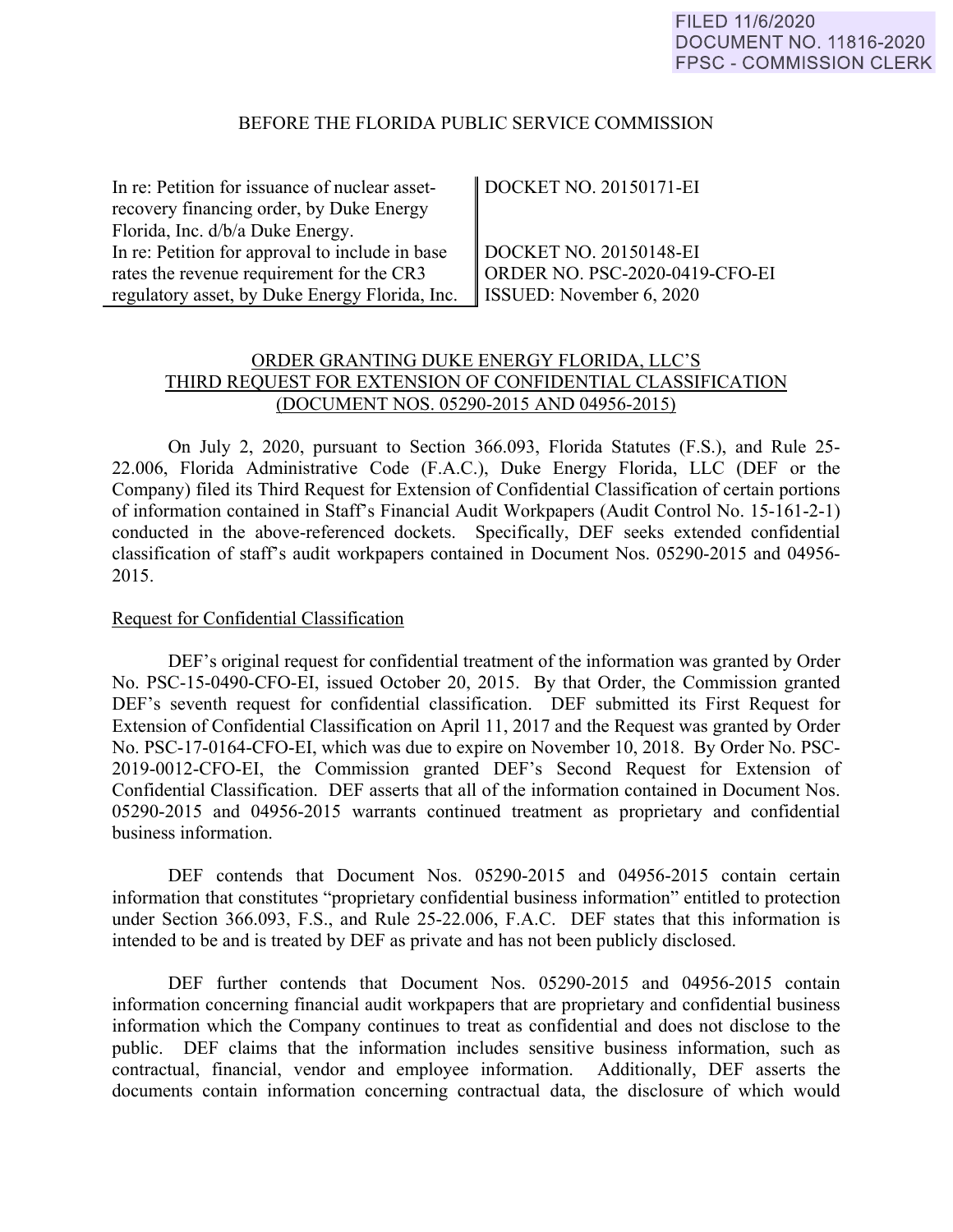## ORDER NO. PSC-2020-0419-CFO-EI DOCKET NO. 20150171-EI, 20150148-EI PAGE 2

impair the efforts of the public utility or its affiliates to contract for goods of services on favorable terms, and that this information is protected by Section 366.093(3)(d), (e), and (f), F.S.

## Ruling

Section 366.093(1), F.S., provides that records the Florida Public Service Commission (Commission) has found to contain proprietary business information shall be kept confidential and shall be exempt from Chapter 119, F.S. Section 366.093(3), F.S., defines proprietary confidential business information as information that is intended to be and is treated by the company as private, in that disclosure of the information would cause harm to the company's ratepayers or business operations, and has not been voluntarily disclosed to the public. Section 366.093(3), F.S., provides that proprietary confidential business information includes, but is not limited to:

(d) Information concerning bids or other contractual data, the disclosure of which would impair the efforts of the public utility or its affiliates to contract for goods or services on favorable terms.

(e) Information relating to competitive interests, the disclosure of which would impair the competitive business of the provider of information.

(f) Employee personnel information unrelated to compensation, duties, qualifications, or responsibilities.

 Upon review, it appears that the information satisfies the criteria set forth in Section 366.093(3), F.S., for classification as proprietary confidential business information. The information appears to contain information concerning bids or other contractual data, information relating to competitive interests, and employee personnel information unrelated to compensation, duties, qualification, or responsibilities. The disclosure of these documents would adversely impact DEF's competitive business interests and would violate DEF's employees' and contractors' individual right to privacy. Additionally, harm to the Company or its ratepayers will result from public disclosure. Thus, the information identified in Document Nos. 05290-2015 and 04956-2015 shall be granted a continuation of confidential classification.

 Pursuant to Section 366.093(4), F.S., the information for which confidential classification is granted herein shall remain protected from disclosure for a period of up to 18 months from the date of issuance of this Order. At the conclusion of the 18-month period, the confidential information will no longer be exempt from Section 119.07(1), F.S., unless DEF or another affected person shows, and the Commission finds, that the records continue to contain proprietary confidential business information.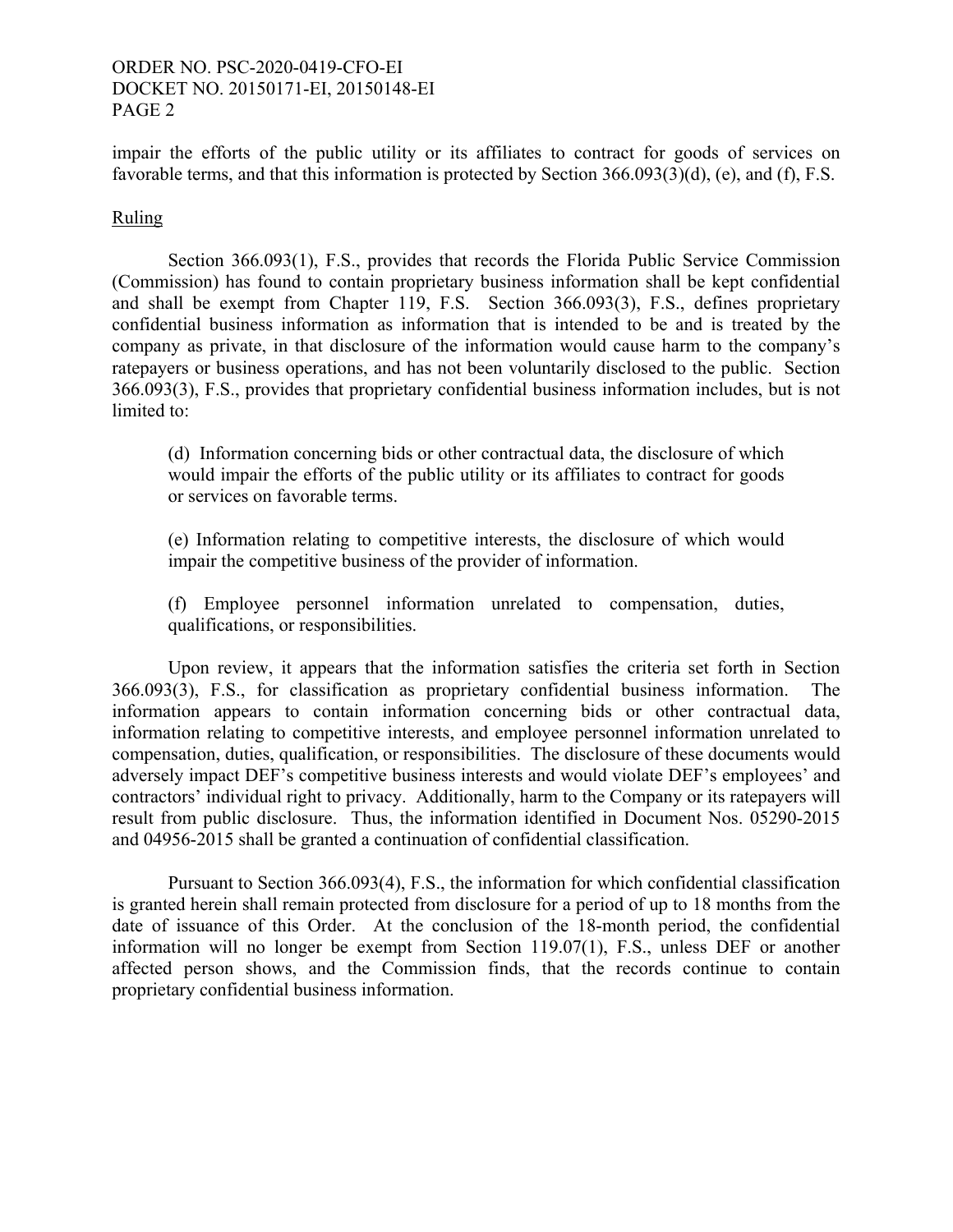### ORDER NO. PSC-2020-0419-CFO-EI DOCKET NO. 20150171-EI, 20150148-EI PAGE 3

Based on the foregoing, it is hereby

ORDERED by Commissioner Julie I. Brown, as Prehearing Officer, that Duke Energy Florida, LLC's Third Request for Extension of Confidential Classification of the information contained in Document Nos. 05290-2015 and 04956-2015 is granted. It is further

 ORDERED that the information in Document Nos. 05290-2015 and 04956-2015, for which confidential classification has been granted, shall remain protected from disclosure for a period of up to 18 months from the date of this Order. It is further

ORDERED that this Order shall be the only notification by the Commission to the parties of the date of declassification of the materials discussed herein.

By ORDER of Commissioner Julie I. Brown, as Prehearing Officer, this 6th day of November, 2020.

Julie P.

 JULIE I. BROWN Commissioner and Prehearing Officer Florida Public Service Commission 2540 Shumard Oak Boulevard Tallahassee, Florida 32399 (850) 413-6770 www.floridapsc.com

Copies furnished: A copy of this document is provided to the parties of record at the time of issuance and, if applicable, interested persons.